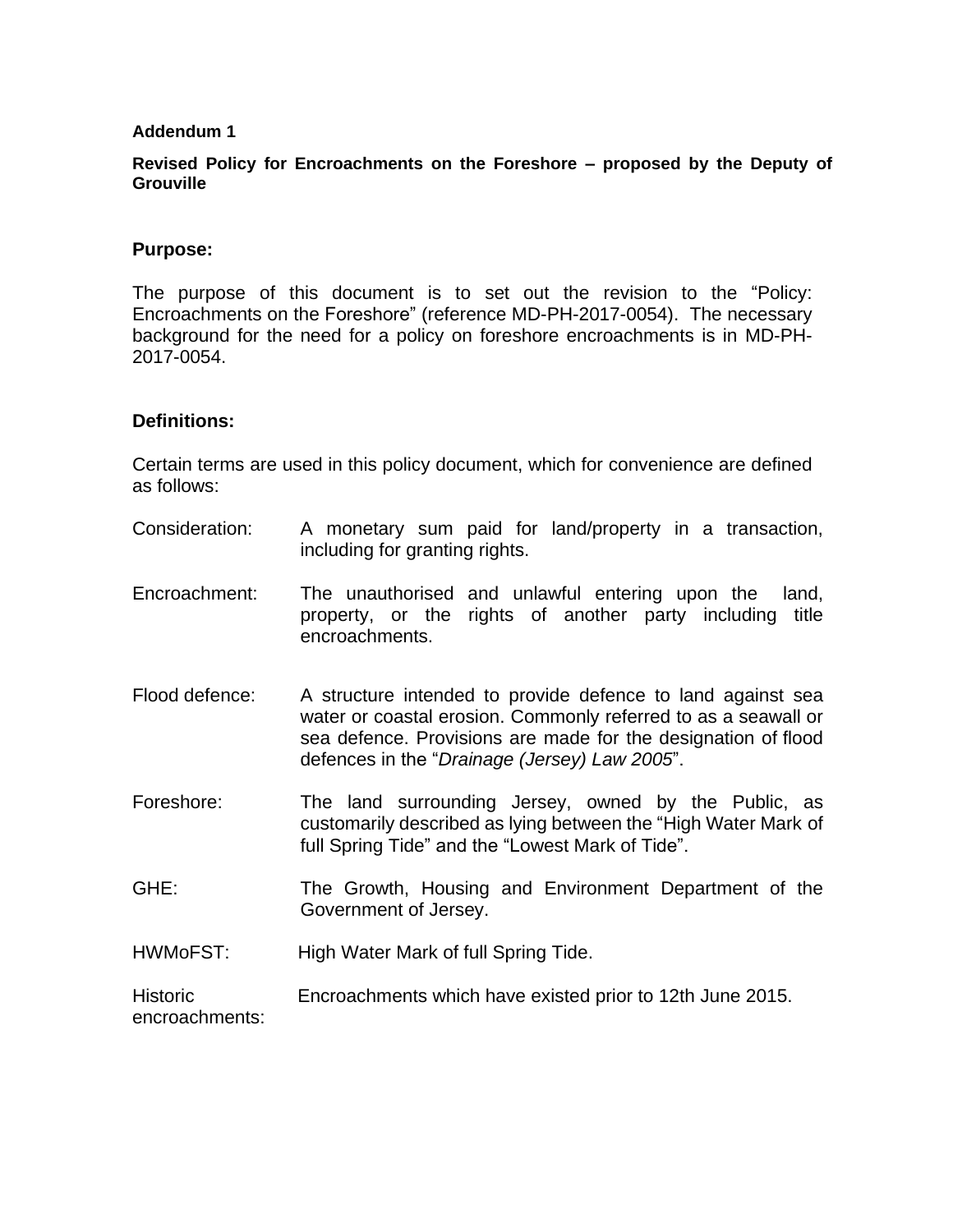| Interfering<br>encroachments:     | Encroachments which:                                                                                                                                                                                         |
|-----------------------------------|--------------------------------------------------------------------------------------------------------------------------------------------------------------------------------------------------------------|
|                                   | a. frustrate, obstruct or make harder the exercise of any of<br>The Minister's/GHE's/JPH's duties, especially in respect<br>of access for maintenance and repair of flood defences,<br>and/or                |
|                                   | b. reduce any right of access or exercised right as a matter<br>of longstanding habitual and recognised custom by the<br>general Public, and/or                                                              |
|                                   | c. have the potential to undermine or cause damage to a<br>flood defence or pollute the foreshore<br>d. affect the delivery of a service by the Government of<br>Jersey.                                     |
| JPH:                              | Jersey Property Holdings (part of GHE).                                                                                                                                                                      |
| Licence<br>agreement:             | A conditional agreement giving permission to a third party to<br>use, access or place something on an area of the<br>foreshore.                                                                              |
| LMoT:                             | Lowest Mark of Tide.                                                                                                                                                                                         |
| <b>LOD</b>                        | Law Officers' Department.                                                                                                                                                                                    |
| Minor<br>encroachments:           | Encroachments onto the foreshore which are of a trivial<br>nature in scale, for example, an encroachment by a<br>boundary fence or hedge of a few inches.                                                    |
| Non-interfering<br>encroachments: | Encroachments which do not:                                                                                                                                                                                  |
|                                   | a. frustrate, obstruct or make harder the exercise of any<br>of The Minister's/GHE's/JPH's duties, especially in<br>respect of access for maintenance and repair of flood<br>defences, and/or                |
|                                   | b. reduce the general Public's access to, or over, the<br>foreshore or any right of access or exercised right as a<br>matter of longstanding habitual and recognised custom<br>by the general Public, and/or |
|                                   | c. have the potential to undermine or cause damage to a<br>flood defence or pollute the foreshore<br>d. affect the delivery of a service by the Government of<br>Jersey.                                     |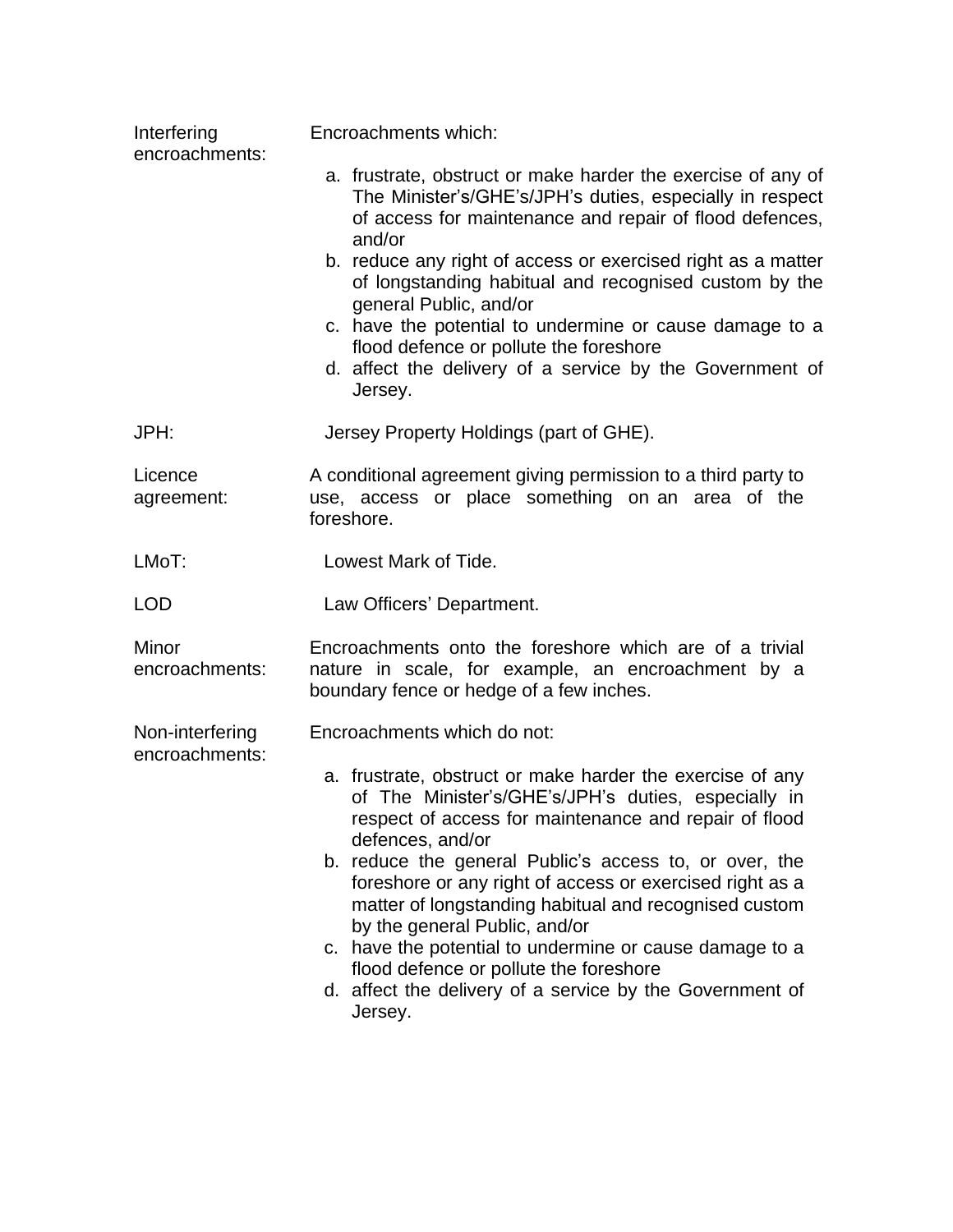| Openings,<br>steps and stairs:           | gates, Encroachments onto the foreshore comprising openings,<br>gates, steps and/or stairs from a third-party property onto,<br>or over an adjoining part of the foreshore.     |
|------------------------------------------|---------------------------------------------------------------------------------------------------------------------------------------------------------------------------------|
| Reclaimed<br>foreshore:                  | Areas of the foreshore which have been reclaimed,<br>typically from the construction of a flood defence and the<br>in-filling of the void behind the new wall to create a level |
| area of land.                            |                                                                                                                                                                                 |
| Surface water<br>discharge pipes:        | Encroachments onto the foreshore comprising drainage<br>pipes which discharge surface water from a third-party<br>property either through or onto a flood defence or onto or    |
| over an adjoining part of the foreshore. |                                                                                                                                                                                 |
| The Minister:                            | The Minister for Infrastructure.                                                                                                                                                |

# **Prescription**

Prescriptive possession was a customary law codified in the Code of 1771 – *"possession quadragenaire*" - being 40 years peaceable, uninterrupted and unchallenged possession of land will usually give good title of the land to that person.

However, as a matter of customary law, it is not possible to establish title by *possession quadragenaire* against the Crown because prescription does not run against the Crown's immovable property.

Prescription does however run against the Public. So, whilst the position of the Crown could not be affected by encroachments by third parties, the same does not hold for the Public, and 40 years of peaceable, uninterrupted and unchallenged possession of a strip of foreshore from 2015 to 2055 could render good title to the third party.

## **Planning Permission**

Cases exist where third party property owners have included strips of foreshore, sometimes including parts of seawalls, in development applications made to the Planning authority, which applications may have received 'planning approval' and the developments completed. Such approval/development does not change the ownership status of the encroached foreshore, or how it is to be resolved under this policy.

## **Policies:**

Encroachments occurring after the date upon which the States approved this policy